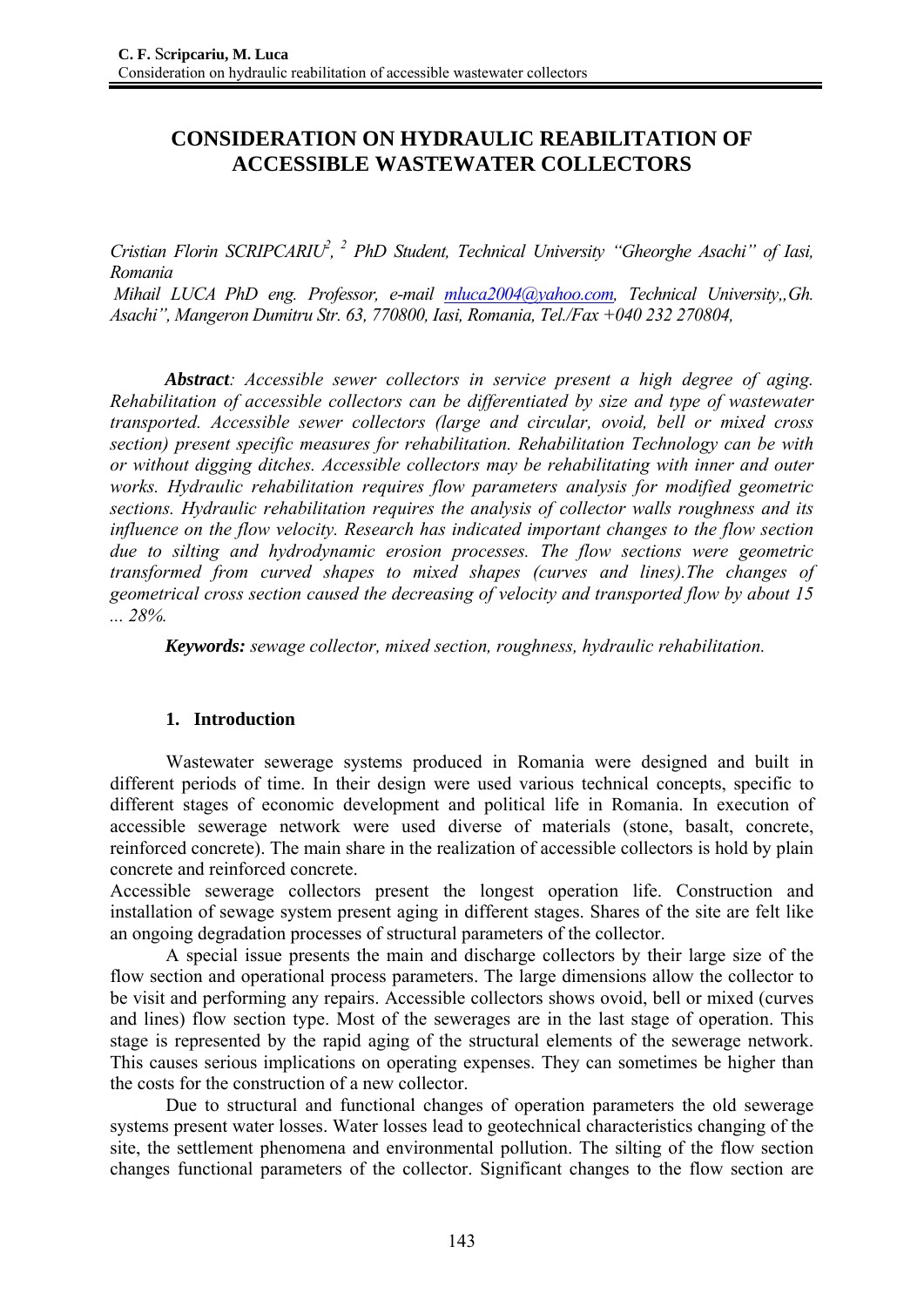determined by hydrodynamic erosion processes. Flow sections in some collectors have changed their geometric shapes; the curves have turned in mixed forms (curves and lines). The geometric changes of the flow section determine decrease of velocity and transported flow by the collector.

## **2. Research on behaviour in service of wastewater accessible colectors**

Visiting collectors have made on a series of construction of sewerage systems in Iasi and Pascani [Luke M., 2005]. Theoretical and experimental studies carried out have some data on the parameters and operation of the accessible collectors in use for a long period of time. Among them we can mention:

A. Results on the structural condition of the accessible combined sewer system:

- Some of the collectors have a long life service (60...40 years);
- Collection and transportation of municipal waste water and rain water is achieved through the use of old material sewage and old production technology;
- A number of materials used in sewage shows a pronounced aging, which causes the appearance of fissures and cracks in the building structure;
- Their location on commonly used transit routes causes building damage and appearance of fissures and cracks in the raft even walls and the cover plate;
- Some materials used to build the sewerage have relatively small exploitation duration and require high maintenance and repair costs.

B. Results on the hydraulic regime of accessible combined sewer system:

- The continuous silting process requires the wastewater transport through a section with the hydraulic characteristics in order to obtain a permissible velocity.
- Intense filing phenomena have changed the geometrical shape of the flow section, its slope, roughness, which determinate slowing of velocity and transportation flow;
- The presence of cracks in the raft and wall causes a water exchange with the exterior and vice versa;
- Water losses determines suffusion phenomena the site, affecting the stability of the sewerage;



Fig. 1. Degradation of the flow section through silted accessible sewer drains; a- cemented silting; b - silting during concentration and cementation.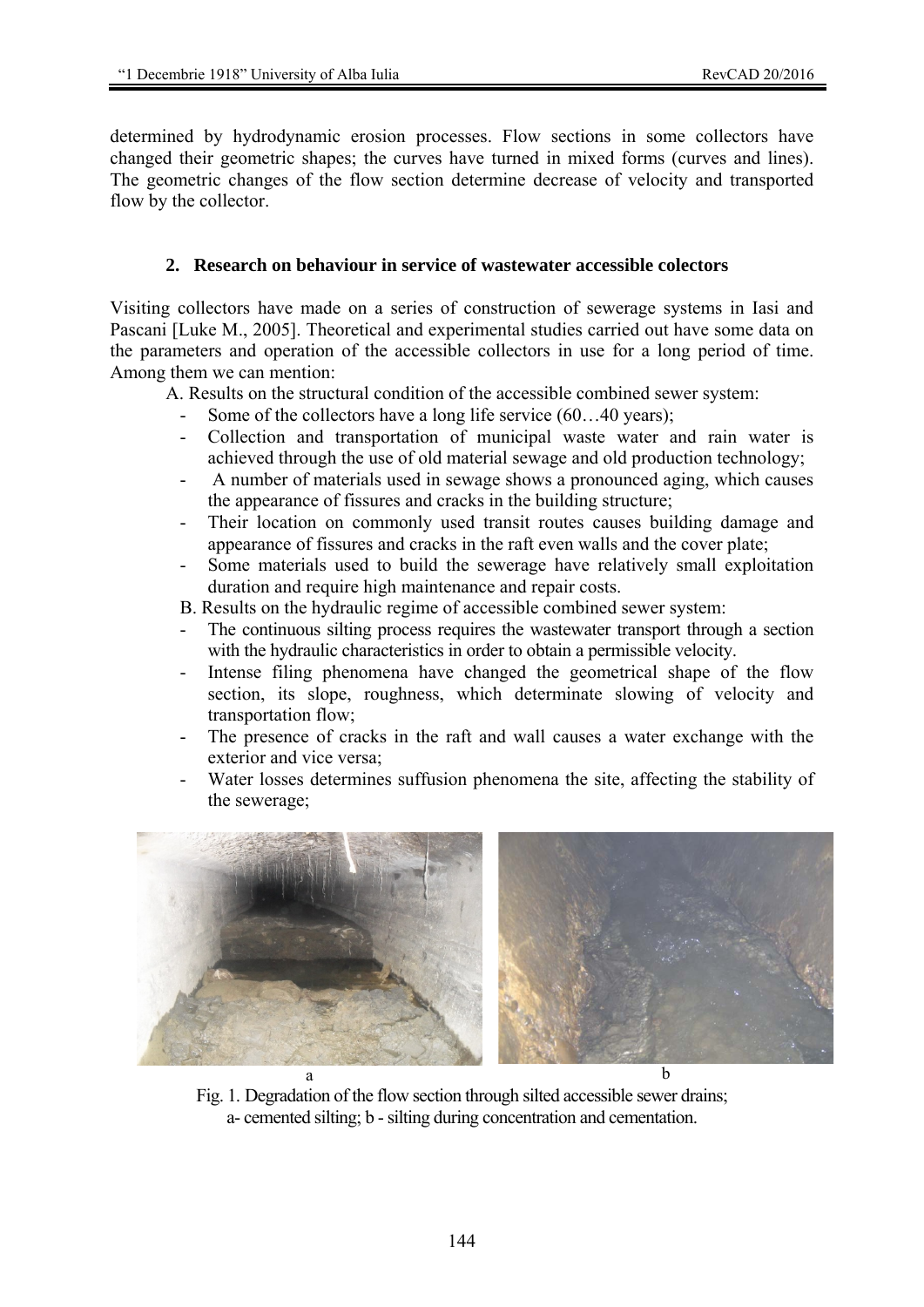Accessible sewerage collectors show essentially the same defects as those non-accessible. Mostly it notes that:

- tubes misalignment caused by the actions of embedding medium;
- silting flow path with different materials transported by water flow and their cementation;
- the fail determined by suffusion phenomena formed in the site;



Fig. 2. Damage to the sewage collectors domes visitors from concrete; a - collapse of the cover plate of a bell type sewerage; b - degradation of concrete on the underside of the cover plate to an ovoid type sewerage.

- Fissures and cracks in structural components of the sewerage;
- Holes and openings in the collector produced by mechanical intervention on site:
- Uneven settlements because of water loss;
- Wall degradation caused by the action of tree roots etc.



Fig. 3. Damage wall of the accessible sewage collector; a - fissures and cracks; b - The degradation of concrete by mechanical action on the outside.

The analysis of the above ensues that a large part of the wastewater discharge collectors must undergo extensive rehabilitation and upgrading of structural components, or assemblies.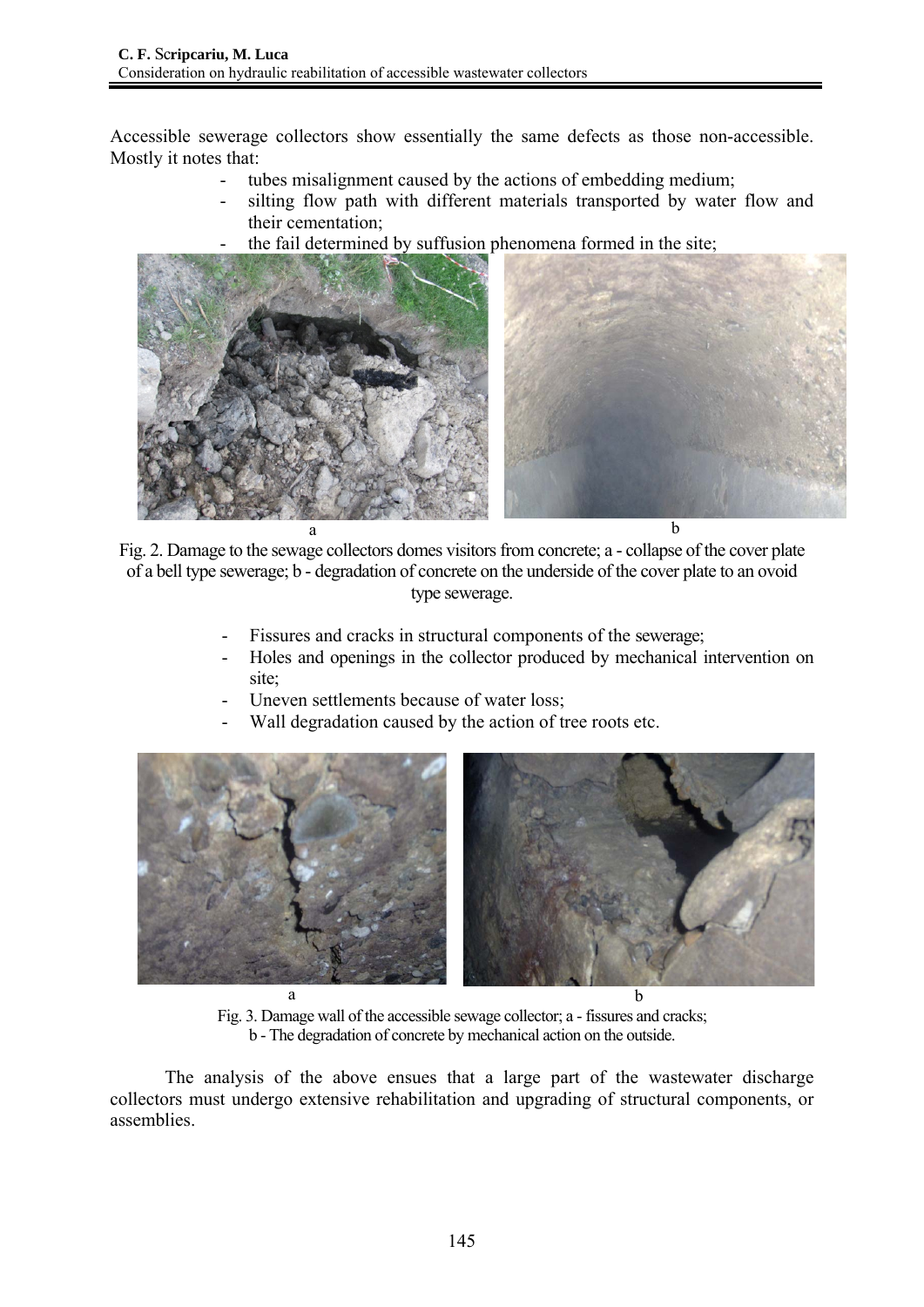### **3. Hydraulic-mathematical simulation model of flow in changed cross section collectors**

For analysis of hydraulic parameters changed by flow path degradation was made with a hydraulic-mathematical soft for free flow.

 The calculation model was initiated to specific sections of flow of accessible sewage collectors. The calculation model answers the hydraulic requirements imposed by accessible collectors affected by silting and hydrodynamic erosion phenomena. The repair works changes the geometry of the collector flow section collectors. On the classical section made of curves are added straight lines and results a polycentric section.

 In some cases in time is shown a significant change to the geometric shape of the free flow section. The multitude of phenomena, hydraulic, mechanical, chemical, etc., leads to a new geometric shape. Knowing the time evolution of the flow section requires the determination of hydraulic parameters witch direct influence on the geometric dimensions. Thought these parameters can be noticed the debit, speed, load loss and roughness coefficient. Some of hydraulic parameters changed in time may present hazardous values may be hazardous to those initially set.

 The calculation is based on the observations and measurements made in the flow section of accessible sewage collectors from Iasi and Pascani sewage systems. Flow sections are changed by silting processes and technological works. The long work service contributed to the degradation of the collectors flow section collectors. Virtual circular section given by design (ovoid, bell) is replaced at the bottom with a polycentric section.

Work Stages of the computing model are [Scripcariu C. Fl., 2008]:

1. Determination of the perimeter coordinates (y, z) which borders the area of flow change (for example, bell-formed area from a- at the bottom of a segment of a circle with a radius R<sub>1</sub>, the center  $O_1$  (0, R<sub>1</sub>), the chord with length B  $\zeta$  height; b - a semi-circle in the upper part with a radius  $R_2 = B/2$  and the center  $O_2$  (0,  $\zeta$ ), Fig.4)





The design parameters  $\zeta$  and  $R_1$  can be evaluated according to the size of representative B and H with the following relations: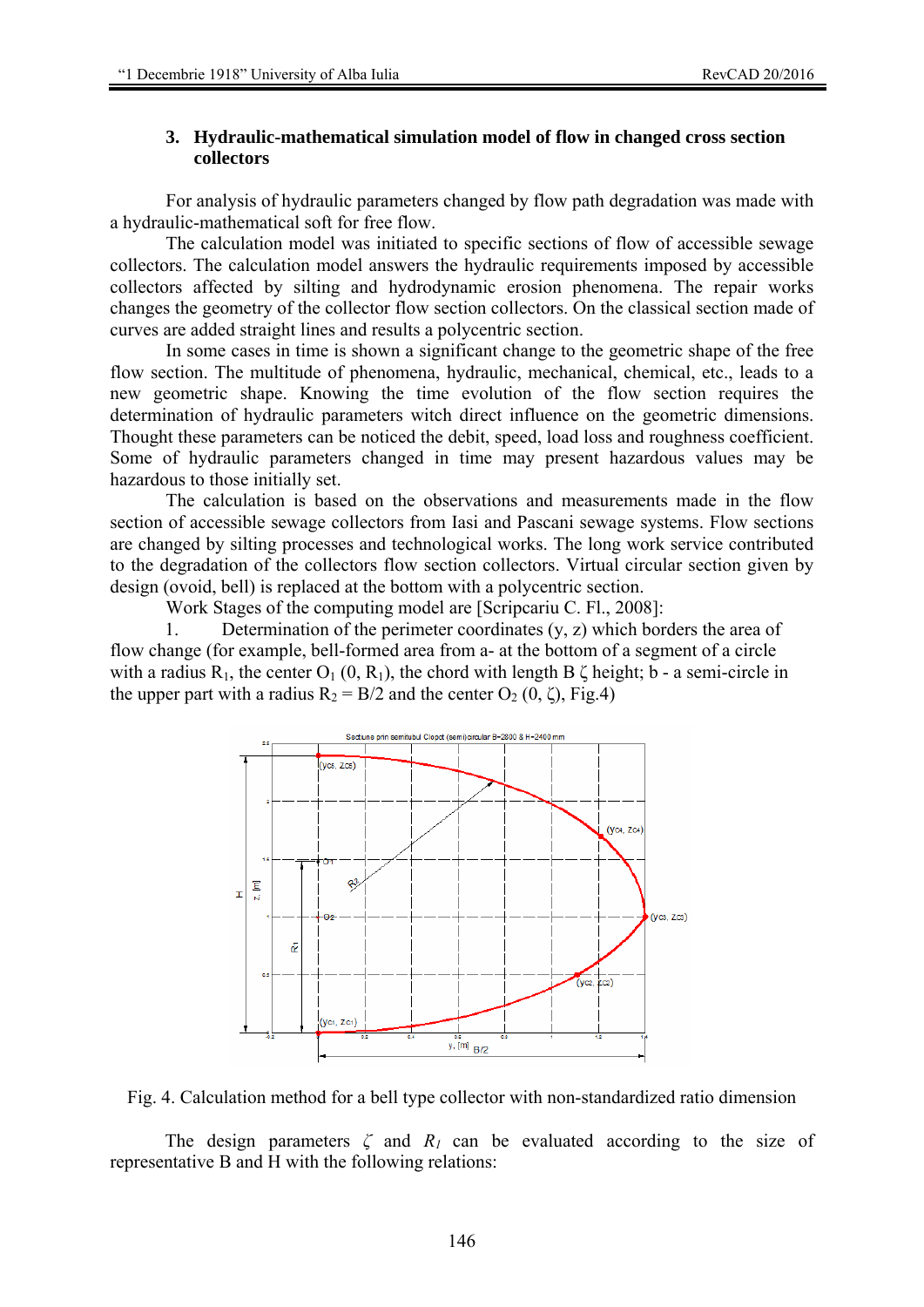$$
\zeta = H - B/2, R_1 = \frac{B[\beta^2 + (2 - \beta)^2]}{4\beta(2 - \beta)}, \text{ cu } \beta = \frac{B}{H}
$$
 (1)

The semicircular bell type profile is completely determined by 5 points (Fig no.4) by the coordinates  $(v<sub>C</sub>, z<sub>C</sub>)$ ,

$$
(y_C, z_C) \in \left\{ (0,0), \left( \sqrt{\zeta (4R_1 - \zeta)} / 2, \zeta / 2 \right), (B/2, \zeta), (B\sqrt{3}/4, B/4 + \zeta), (0, H) \right\} \tag{2}
$$

2. Mathematical Modeling of hydraulic characteristics of modified geometric shape collector :free flow width,  $B(h)$  or  $B(z)$ ; wetted perimeter,  $P(h)$  or  $P(z)$ ; cross sectional area,  $A(h)$  or  $A(z)$ ; hydraulic radius,  $R_h(h)$  or  $R_h(z)$ ; the center of gravity ordinate of the section,  $z_G(h)$  or  $z_G(z)$ ; velocity the module,  $W(h)$  or  $W(z)$ ; the flow module,  $K(h)$  or  $K(z)$ .

In the case of sewerage pipes sections consisting of Na  $\geq$  2 arcs of a circle and / or line segments the analytical expressions for each of the functions  $B(h)$ ,  $P(h)$ ,  $A(h)$ ,  $R_h(h)$ ,  $z_G(h)$ ,  $W(h)$  and  $K(h)$  need to be show the number of  $N_a$  functions piecewise-defined:

 $B_i(h)$ ,  $P_i(h)$ ,  $A_i(h)$ ,  $R_{hi}(h)$ ,  $z_{Gi}(h)$ ,  $W_i(h)$  and  $K_i(h)$ , cu  $z_i - z_{C0} \le h \le (z_{i+1} - z_{C0})$ ,  $(i = 1,..., N_A)$  (3)

Where  $z_{C0}$  (usual  $z_{C0} = 0$ ) is the collectors raft level, and  $z_i$  and  $z_{i+1}$  ordinates delimiting points lower or higher, arc or the segment i.

The considered collectors present symmetry after a longitudinal vertical plane. It follows an outline of the cross semi-full cross section completely determined by an odd number of points,  $N_M$  set of coordinates:

$$
(y_{\rm C}, z_{\rm C})_k, k=1, 2, \ldots, N_{\rm M} \tag{4}
$$

- 3. To determine the functions (3) we followed next steps:
	- a. Expressions analytical deduction for circles and  $\ell$  or support of the  $N_A$  arcs and/or line segments;
	- b. determination of  $N_A+1$  points which border the lower and upper  $N_A$  arches and / or line segments,  $(y_i, z_i)$ ,  $(i=1, 2, ..., N_A+1)$ ;
	- c. Analytical expressions deduction on sections for HIDRAULICO hydraulicfunctional characteristics of sewage collectors.

4. Determination of analytical expressions for hydraulic-functional characteristics sewerage collectors. For each geometric and hydraulic characteristic was determined the characteristic equation for changed section type. For analysis there were used polycentric curved sections. These are presented in detail in [Scripcariu C. Fl., 2008].

5. The software running for obtaining data bell type flow sections also considered nonstandard hydraulic- mathematical model.

6. Design software for developed for the model study was called Profil Arce Cerc Seg Dreapta.m. The program was tested for classic collector sections and sections Non-standard bell

Research followed elaboration of model calculations for polling type polycentric networks that are commonly found in sewage systems. Calculation programs obtained for determining operating data derived from ovoid and bell section.

#### **4. Results obtained**

The software Profil*\_Arce\_Cerc\_Seg\_Dreapta.m* has been ruled for no standardized bell type sewerage B/H=2800/2400 mm and the surface roughness given by the coefficient k  $= 74$  (n = 1 / k = 0.0135). The results obtained are represented in analytical relations for each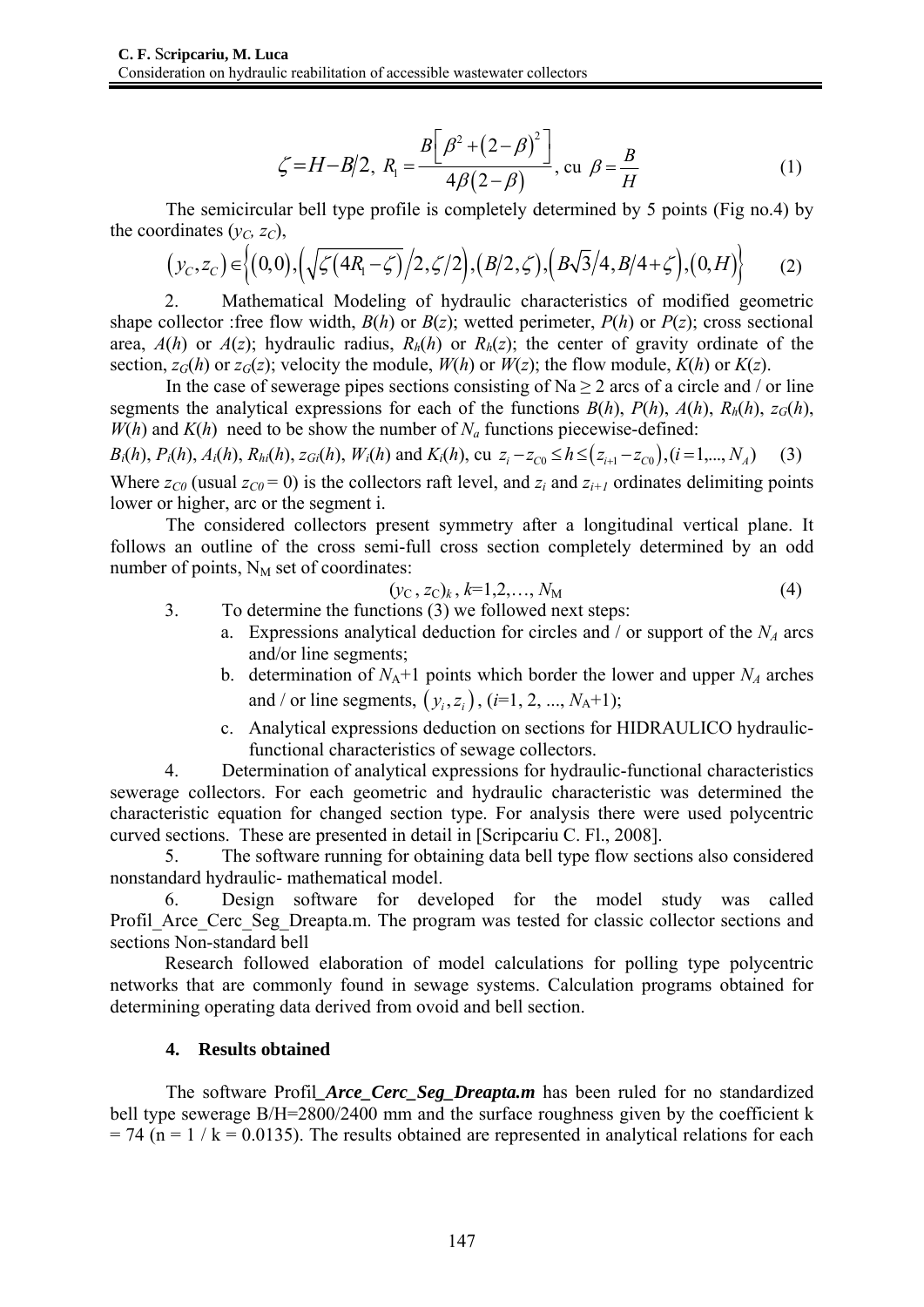geometric and hydraulic parameter. The equations obtained were plotted to generalize and for their quick use in calculation.

| TWOTO I, ITODI ODOMNAN I O DOMIN OGOTAMINICO OI MIO OMNAN OGNICOMI |  |        |        |       |        |  |  |  |  |  |
|--------------------------------------------------------------------|--|--------|--------|-------|--------|--|--|--|--|--|
| $\rm N^0$                                                          |  |        |        |       |        |  |  |  |  |  |
| $\lceil m \rceil$<br>$\vee$ C & $\vee$ ,                           |  | 1091   | 1,4000 | .2124 |        |  |  |  |  |  |
| zC & z, $[m]$                                                      |  | 0.5000 | 1,0000 | .7000 | 2,4000 |  |  |  |  |  |
| $\mathbf{n} = [0.0190]$<br>0,0170]                                 |  |        |        |       |        |  |  |  |  |  |

Table 1. Representative point coordinates of the canal contour

The maximum absolute and relative values for hydraulic parameters *Rh*, *W* and *K* and for absolute water depth *h and relative h/H*, which are touched by these parameters are centralized and are listed in columns  $6 \div 8$ .

Since the roughness is uneven on the contour of the enclosed canal the depths corresponding to maximum values for hydraulic radius  $R_h$  and module of velocity W are different.

Table 2. The maximum values of geometric and hydraulic parameters

|             |      | Geometric Parameter |         |                   | Hydraulic parameter |                   |         |                            |
|-------------|------|---------------------|---------|-------------------|---------------------|-------------------|---------|----------------------------|
|             |      |                     |         | $Z_G$             |                     | $R_h$             | W       |                            |
|             |      | $\lceil m \rceil$   | $m^2$ ] | $\lceil m \rceil$ | $\lceil m \rceil$   | $\lceil m \rceil$ | [m/s]   | $\lceil m^3 s^{-1} \rceil$ |
|             |      |                     |         |                   |                     |                   |         |                            |
| Max.        | Abs. | 2,8000              | 5,1239  | 1,1916            | 8,0701              | 0,7785            | 46,3037 | 225.6850                   |
| Value       | Rel. |                     |         |                   |                     | 1,2262            | 1,1232  | 1.0685                     |
| h, [m]      |      | 1.0142              | 2,4000  | 2,4000            | 2,4000              | 1,9381            | 1,9983  | 2,2594                     |
| $h/H$ , [-] |      | 0.4226              | 0000.1  | 1,0000            | 1,0000              | 0,8075            | 0,8326  | 0,9414                     |



Fig. 5. Characteristics of the of the flow section  $(A, P, R z_G)$  to the non-standard bell section B / H = 2800/2400 mm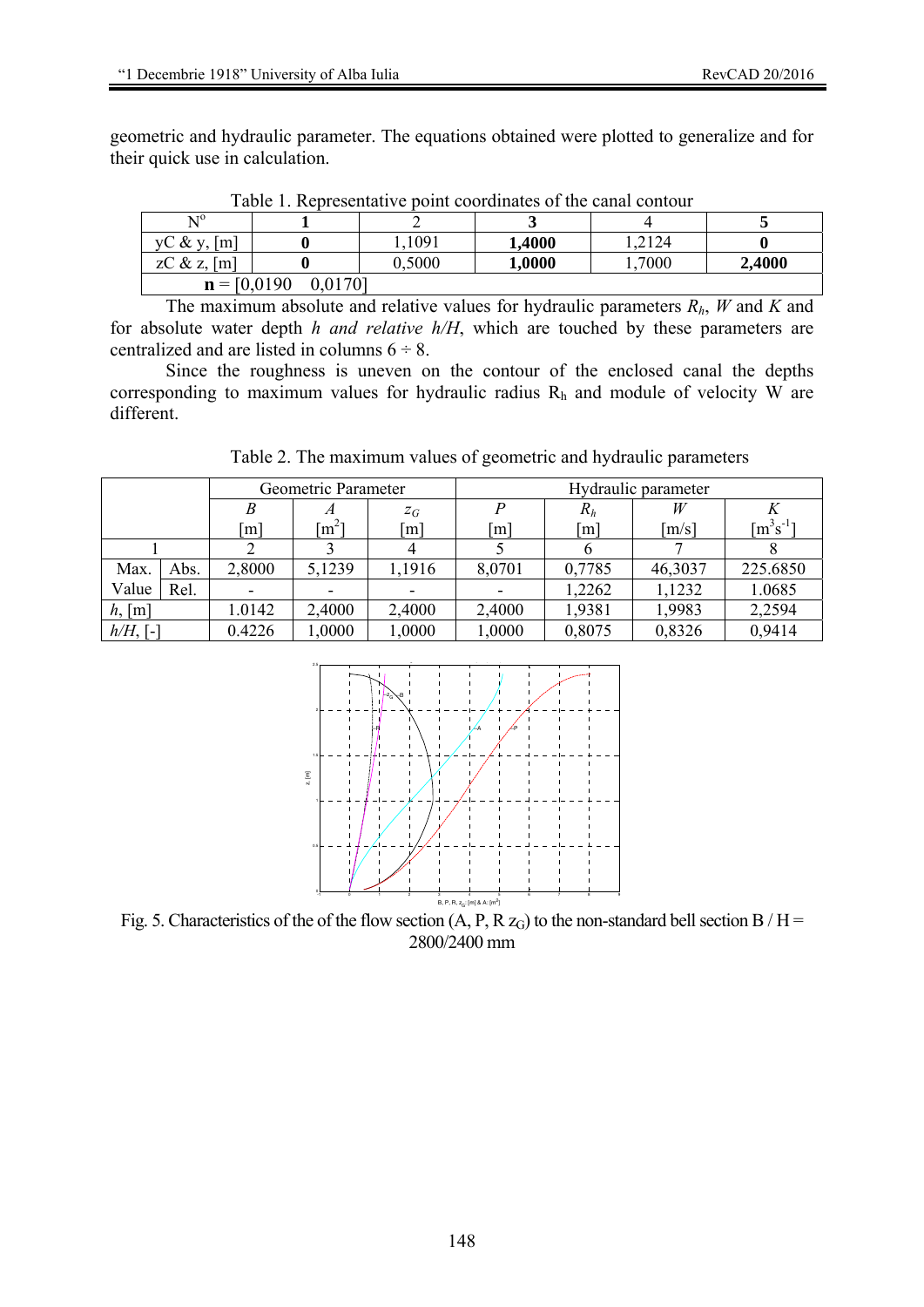

Fig. 6. Flow characteristics (Q) and velocity (w) on non-standard bell section B / H 2800/2400 mm

According with the analysis and measurements made in the field have revealed the following for the shape of the flow section: the lower part is represented by a straight line

## **5. Conclusions**

- 1. Main sewage collectors and "visit" outlet type shows a relatively high exploitation period which causes great implications in operation and high exploitation expenses.
- 2. Knowledge of geometrical and hydraulic parameters for operating process control requires the development of hydraulic-mathematical calculation models.
- 3. Calculation software developed allows the exact calculation of geometrical and hydraulic parameters and hydraulic for a modified bell sections collector and diagrams are helpful in approximate solving of sizing - check problems.
- 4. Calculation software developed has the advantage of allowing the exact calculation of the collector operating parameters taking into account the roughness variation roughness on wetted perimeter.
- 5. The mathematical model developed could be generalized to obtain functionalhydraulic characteristics (B = fB (h), P = CF (h)  $A = fA$  (h), Rh = FRH (h)  $zG = FZG$ (h) W = FW (h) and K = fK (h)) (B =  $f_B(h)$ , P =  $f_P(h)$ , A =  $f_A(h)$ , R<sub>h</sub> =  $f_{Rh}(h)$ ,  $z_G$  =  $f_{zG}(h)$ ,  $W = f_W(h)$  și  $K = f_K(h)$  to closed sections of sewer polycentric type.

## **6. References**

[*1] Luca M., Bartha I., Luca M., Bartha I., Expertiza tehnică privind comportarea reţelei de canalizare la inundaţiile din 17-20 aug. 2005 şi cauzele acestora din zona gării mun. Paşcani, jud. Iaşi. Contract nr. 2742P/2005 Universitatea Tehnică "Gh. Asachi" Iaşi. Beneficiar: Direcţia Apă Canal Paşcani.* 

*[2] Muenchmeyer Gerhard [2007], A higher level of quality & testing for CIPP installations is a reality, Nord American Society for Trenchless Technology 2007 No-Dig Conference & Exhibition, San-Diego, California, 16-19 Aprilie.* 

*[3] Negulescu M., Canalizări, Ed. Did. şi Pedag. Bucureşti, 1988* 

*[4] Scripcariu C. Fl., Luca M., 2014, Consideraţii privind reabilitarea colectoarelor de canalizare nevizitabile, Conferinţa Tehnico-Ştiinţifică cu participare internaţională, Ediţia a XXIV-a.*